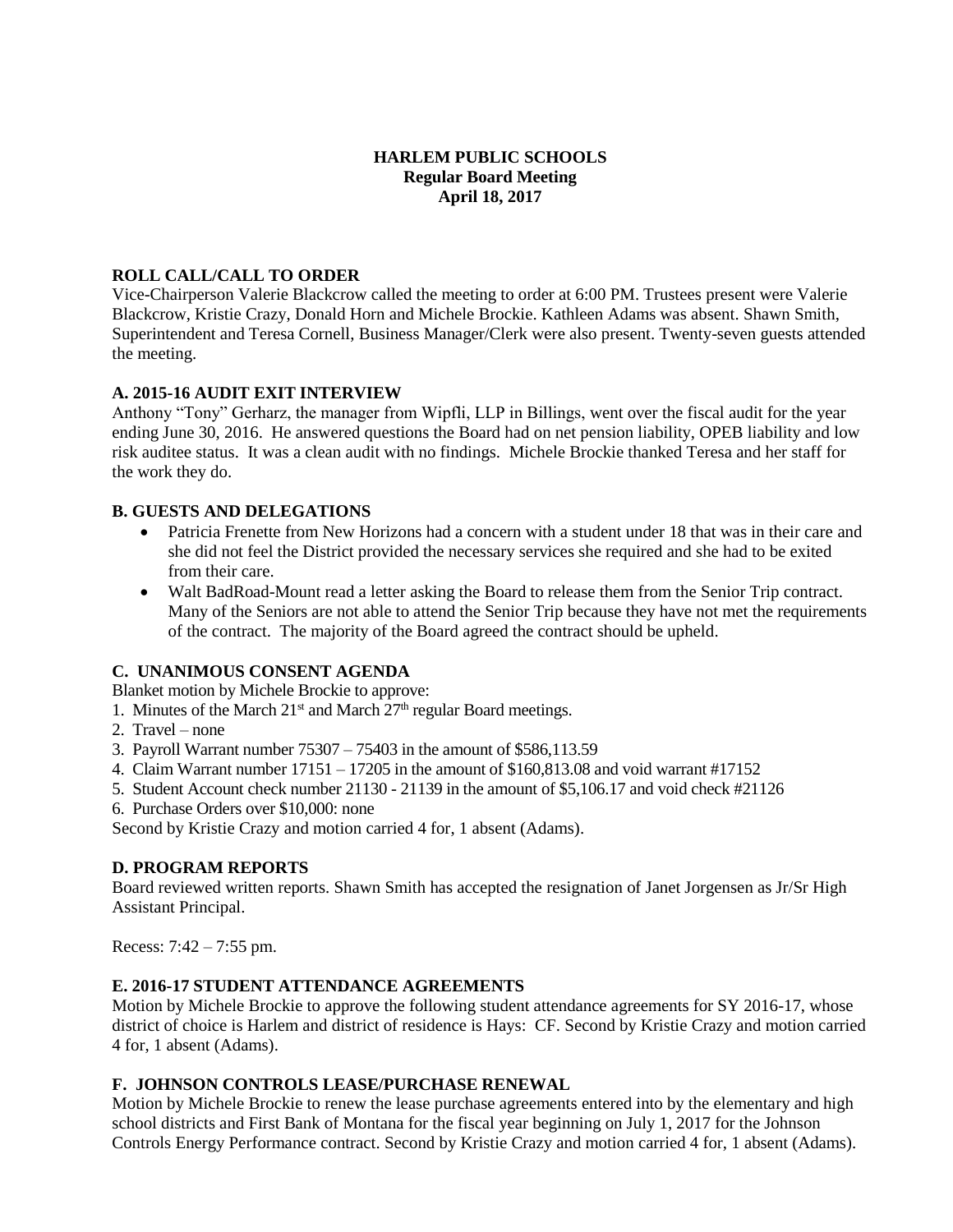#### **G. TURNER COUNSELING AGREEMENT**

Motion by Donald Horn to disapprove a counseling contract with Turner Public Schools for SY 2017-18. Second by Michele Brockie and motion carried 4 for, 1 absent (Adams).

# **H. PROPERTY UPDATE/RESOLUTION**

Motion by Donald Horn to purchase the house, storage shed and lot from Kathryn and Jerry Schmitt located at 519 2<sup>nd</sup> Ave SE for \$88,500. Second by Michele Brockie and motion carried 4 for, 1 absent (Adams).

## **I. CERTIFIED MOU RETIREMENT**

Motion by Kristie Crazy to accept the MOU for Wilma Mellville. Second by Michele Brockie and motion **failed** 4 against, 1 absent (Adams).

# **J. HIRE K-12 CERTIFIED TEACHERS**

Motion by Donald Horn to hire Kori Kindle as a K-8 Certified Teacher for SY 2017-18, as per the CBA, with the district reserving the right to withdraw the offer based upon the results of the background check. Second by Michele Brockie and motion carried 4 for, 1 absent (Adams).

Motion by Kristie Crazy to hire Kristen Landre as a K-8 Certified Teacher for SY 2017-18, as per the CBA, with the district reserving the right to withdraw the offer based upon the results of the background check. Second by Michele Brockie and motion carried 4 for, 1 absent (Adams).

Motion by Donald Horn to hire Shaylee Tatsey as a K-8 Certified Teacher for SY 2017-18, as per the CBA, with the district reserving the right to withdraw the offer based upon the results of the background check. Second by Kristie Crazy and motion carried 4 for, 1 absent (Adams).

### **K. HIRE COACHES/EXTRA-CURRICULAR POSITIONS**

Motion by Donald Horn to hire Stacy Cole as JH Track coach for 16-17 SY. Second by Kristie Crazy and motion carried 4 for, 1 absent (Adams).

### **L. HIRE 2017-18 FALL HEAD COACHES/EXTRA-CURRICULAR POSITIONS**

Cindy LaMere said she would like to be considered for Head Volleyball Coach. After discussion, motion by Donald Horn to advertise Head Football, Volleyball and Cross Country positions as per CBA. Second by Michele Brockie and motion **died** 2 for (Horn, Crazy), 2 against (Blackcrow, Brockie), 1 absent (Adams).

Motion by Michele Brockie to hire Kelly Mills as Head Football coach for SY 2017-18 as per the CBA. Second by Kristie Crazy and motion carried 3 for, 1 against (Horn), 1 absent (Adams).

Motion by Michele Brockie to hire Kim Faulkinberry as Head Volleyball coach for SY 2017-18 as per the CBA. Second by Kristie Crazy and motion **died** 2 for (Blackcrow, Brockie), 2 against (Horn, Crazy), 1 absent (Adams).

Motion by Kristie Crazy to hire Hope Speakthunder as Head Cross Country coach for SY 2017-18 as per the CBA. Second by Michele Brockie and motion **died** 2 for (Blackcrow, Brockie), 2 against (Horn, Crazy), 1 absent (Adams).

### **M. HIRE 2017-18 TENURED AND NON-TENURED CERTIFIED STAFF**

Motion by Michele Brockie to re-hire the following tenured certified teaching staff for SY 2017-18: Elementary: Amy Benson, Evelyn Bigby, Lynda Brown, June Bullinsight, Kim Cornell, Morris Denham III, Michelene Edwards, Suzanne Farmer, Amanda Frank, Rhawnee Hopkins, Kathleen Johnson, Kerry Johnson, Nancy Kinyon, Jenna Kittson, Lowell Long Jr., Doreen Peterson, Sonia Phalen-Powell, Sherri Pronto, Laura